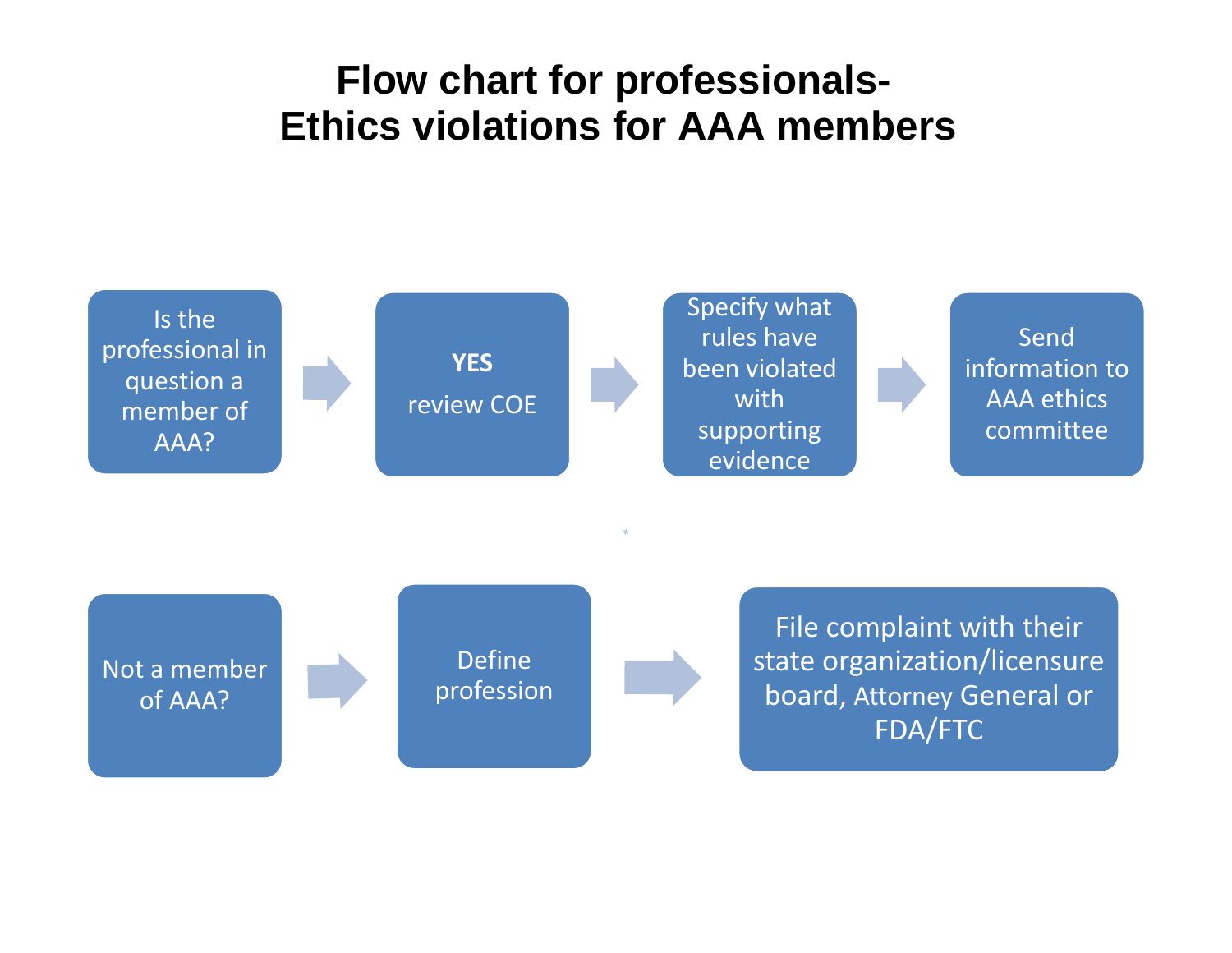## **Flow chart for consumers-ethics violations for AAA members**